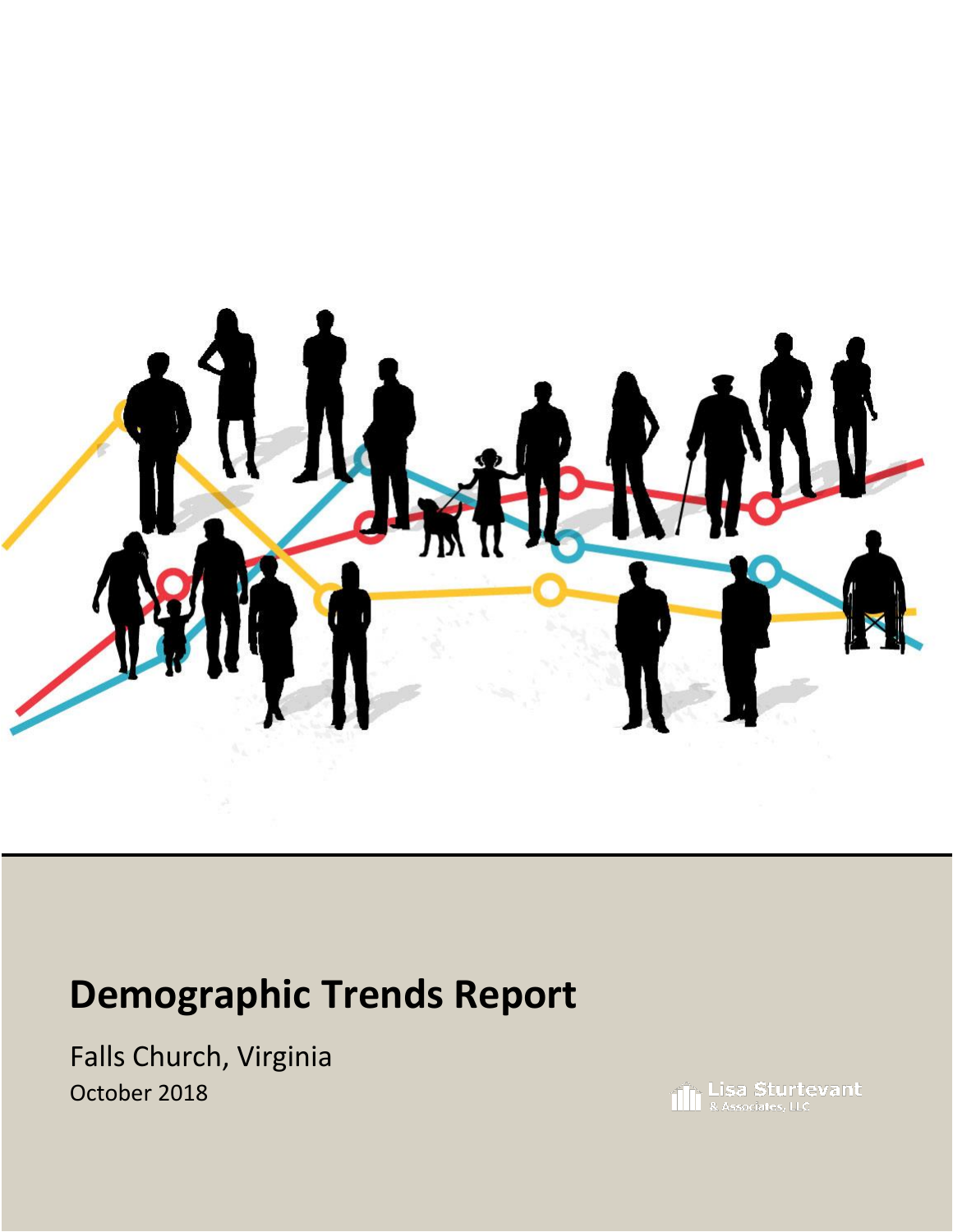#### **Executive Summary**

The demographic landscape in the City of Falls Church is changing. Part of these demographic changes reflect broader macro demographic trends in the country and the rest of the Northern Virginia region. There are also trends that distinguish the Little City from its neighbors. Demographic changes in the City will have important implications for future population growth, as well as for local policies related to housing, public services and facilities, and economic development. Key findings from this analysis of demographic trends include the following:

**Households with Children.** The City of Falls Church continues to be attractive to families, but the number of households with children in the City has actually been on the decline. The City's growth in recent years has been primarily driven by people living alone and renters without children. The City's changing housing stock is reflected in the change in the household composition. Growth in the number of multifamily units, and specifically the number of studio and one-bedroom units, is the reason for that childless households have been a key driver of growth in the City.

**Racial and Ethnic Minorities.** While the population in Northern Virginia is becoming increasingly racially and ethnically diverse, the population of the City of Falls Church has remained largely white. Over time, the City's non-white population is likely to grow, even if slowly, as a result of higher fertility rates, a higher share of childbearing age women among the non-white population, and continued growth of the non-white population regionally.

**Workforce.** The resident workforce in the City looks significantly different from the at-place workforce. For example, City residents are much more likely to be employed in Public Administration or Professional/Technical Services jobs. By contrast, at-place jobs in the City are much more likely to be in the Retail Trade and Accommodation and Food Services sectors. The City of Falls Church tends to have an economy more highly concentrated in Retail Trade jobs and less concentrated in Professional/Technical Sevices jobs that the Northern Virginia region as w hole.

**Looking Ahead.** As of 2017 there were approximately 14,583 people living in the City. Between 2010 and 2017 the City's population grew by an estimated 2,251 people, or an annual growth rate of 2.6%. Population growth is driven by natural increase (i.e. births minus death) plus net migration (including both domestic and international migration.) If the current pace of growth continues in the City of Falls Church, more population growth will have occurred the decade between 2010 and 2020, than the two previous decades combined (1990 to 2010). Beyond the just the number of new City residents, this population growth is changing the demographic landscape in the City.

This report examines local demographic trends, comparing population, household and workforce characteristics in the City to communities in Northern Virginia that are both relative in size and geography to Falls Church. The geography examined includes communities adjacent to Falls Church such as Seven Corners, West Falls Church, Idylwood, Pimmit Hills, McLean, and Arlington County; as well as the towns of Vienna and Herndon, and the City of Alexandria.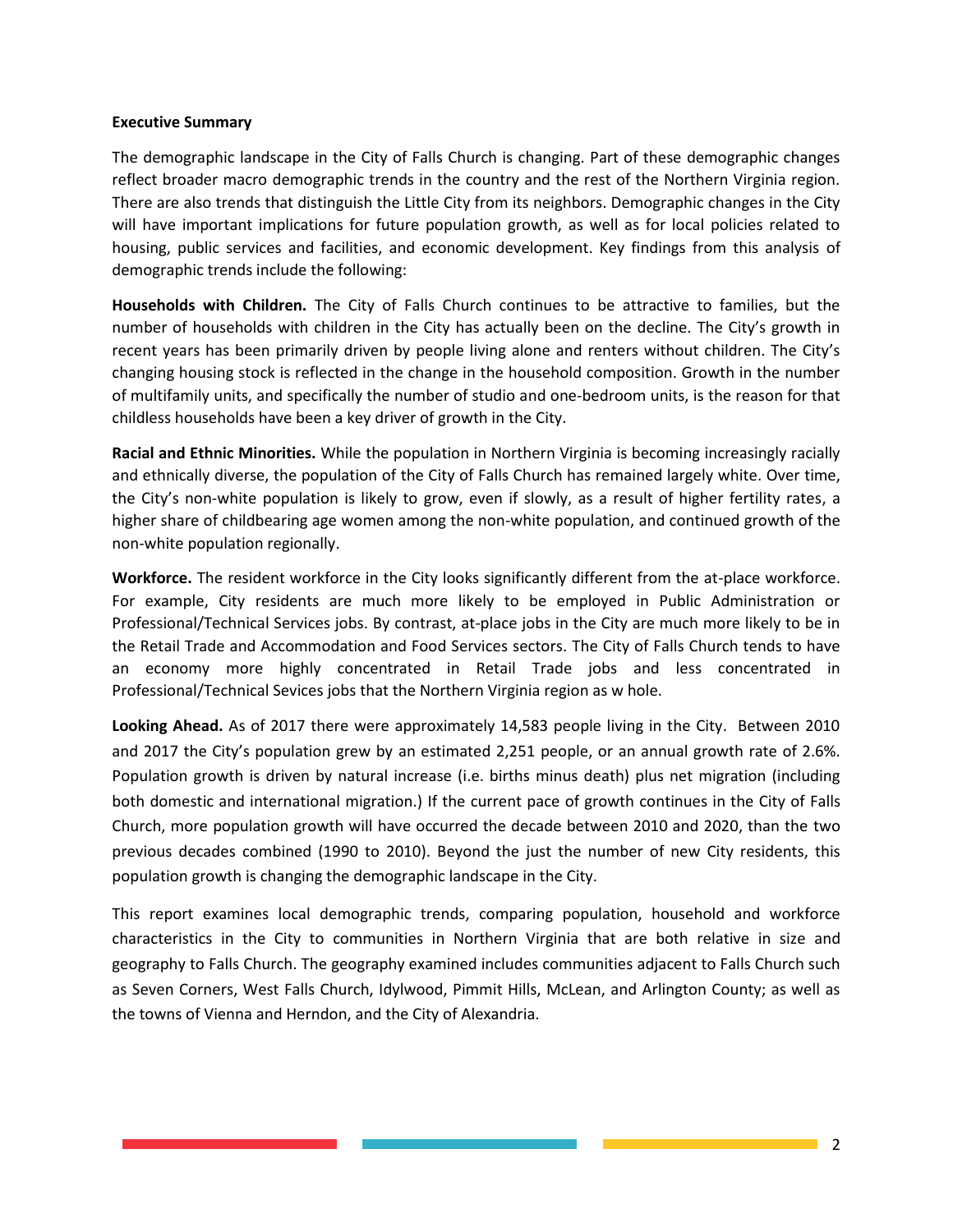

#### *Context Map – Falls Church and the Northern Virginia Region*

Source: U.S. Census Bureau, 5-Year American Community Survey (2012-2016)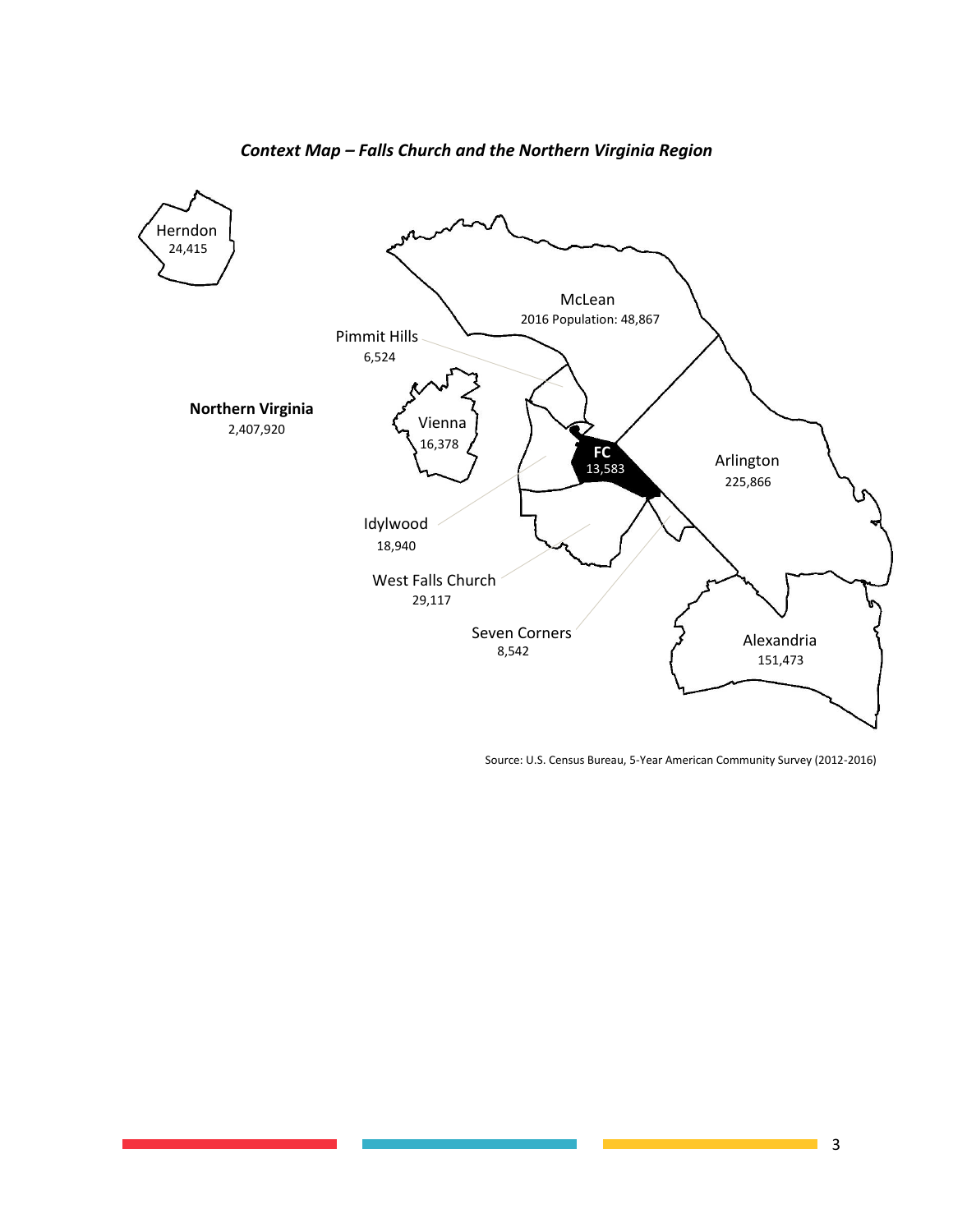# **Population Trends**



This section examines three key population segments of City residents: Millennials (age 25 to 34), School Age (age 5 to 17) and Older Adults (age 55+). This section also analyzes the racial and ethnic composition of the City's population.

### *Millennials*

**Millenials are a growing share of the City's population, though the increase is less than in some adjacent areas.** There were approximately 1,740 people between the ages of 25 and 34 living in Falls Church in 2016. The number of Falls Church residents in this age group has increased by about 9.7% over five years. The growth rate of the young adult population in Falls Church is similar to other inside-the-Beltway communities such as Arlington and West Falls Church, which had increases in the young adult population of 10.1% and 9.2%, respectively, during the same five-year time period. Overall, the Northern Virginia region experienced a 6.2% increase in this age segment between 2011 and 2016. The City has experienced a higher growth rate in the population age 25 to 34 than either Vienna and Herndon, but a lower growth rate than areas just beyond the City limits such as Idylwood and Pimmit Hills.

The City of Falls Church has a wider range of multi-family housing stock than Vienna or Herndon which could explain why the City's 25 to 34-year-old population has grown relatively faster. In addition, Falls Church is closer to the transit infrastructure, job centers, and urban amenities compared to some of the communities with slower millennial growth. These location characteristics tend to be sought-after by millennials. On the other hand, Idylwood and Pimmit Hills tend to have lower price-points than the City, which could help explain the greater gains in young adults in those communities.



Source: U.S. Census Bureau, 5-Year American Community Survey (2012-2016 and 2007-2011)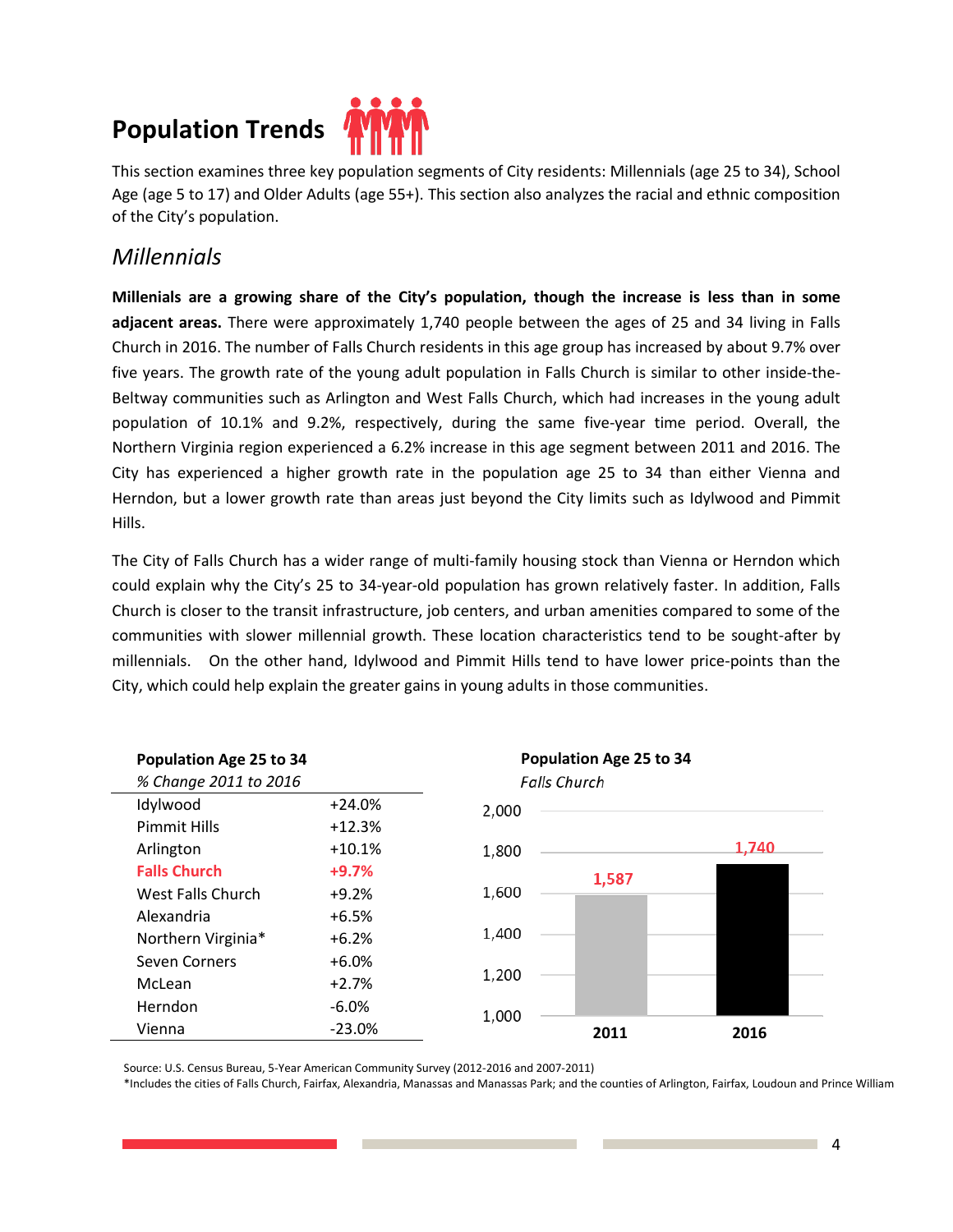### *School-Age Children*

**The number of school-age children in the City is increasing, but the growth rate has been slower than in other Northern Virginia communities.** There were approximately 2,475 school-age children (age 5 to 17) living in Falls Church in 2016, which is 17.4% more than 2011. Similar trends are occurring throughout Northern Virginia with the sharpest growth in the region occurring just outside the City limits in Seven Corners (+48.4%), Idylwood (+21.3%), and Arlington (+22.5%). Pimmit Hills was the only community in the study area to experience a decline in the school-age population, with 29.5% fewer school-age children in 2016 than in 2011.

The increase in the number of school-age children throughout Northern Virginia reflect a population base that is becoming more racially diverse. Racial and ethnic minorities tend to be more likely to be of childbearing age than are whites and also tend to have higher overall fertility rates. These macro-level trends are a key driver of the growth in school-age children in the diversifying Northern Virginia region.

In Falls Church, another trend is driving the increase in the number of children. The data suggest that a subset of families in Falls Church is having more children than in the past. The average household size in the City went from 2.46 in 2011 to 2.56 in 2016 and this increase was driven by home owners, with an average household size increasing from 2.65 in 2011 to 2.93 in 2016. The average size of renter households actually declined during this same time period, going from 2.15 to 2.0. Between 2011 and 2016 the number of households with 3 or more children grew by 20.4%, primarily among home owners, while the number of households with 1 or 2 children declined by 9.8%. Thus, while the number of children has increased in the City, the overall number of households with children has actually declined overt time (see Household Trends section).

| <b>School-Age Population</b><br>% Change 2011 to 2016 |          | <b>School-Age Population</b><br><b>Falls Church</b> |       |
|-------------------------------------------------------|----------|-----------------------------------------------------|-------|
| Seven Corners                                         | $+48.4%$ | 2700                                                |       |
| Idylwood                                              | $+26.3%$ |                                                     |       |
| Arlington                                             | $+22.5%$ |                                                     | 2,475 |
| Vienna                                                | $+21.3%$ | 2400                                                |       |
| Alexandria                                            | $+18.4%$ |                                                     |       |
| <b>Falls Church</b>                                   | $+17.4%$ | 2,108                                               |       |
| Herndon                                               | $+16.5%$ | 2100                                                |       |
| West Falls Church                                     | $+12.2%$ |                                                     |       |
| McLean                                                | $+11.6%$ |                                                     |       |
| Northern Virginia*                                    | $+10.9%$ | 1800                                                |       |
| <b>Pimmit Hills</b>                                   | $-29.5%$ | 2011                                                | 2016  |

Source: U.S. Census Bureau, 5-Year American Community Survey (2012-2016 and 2007-2011)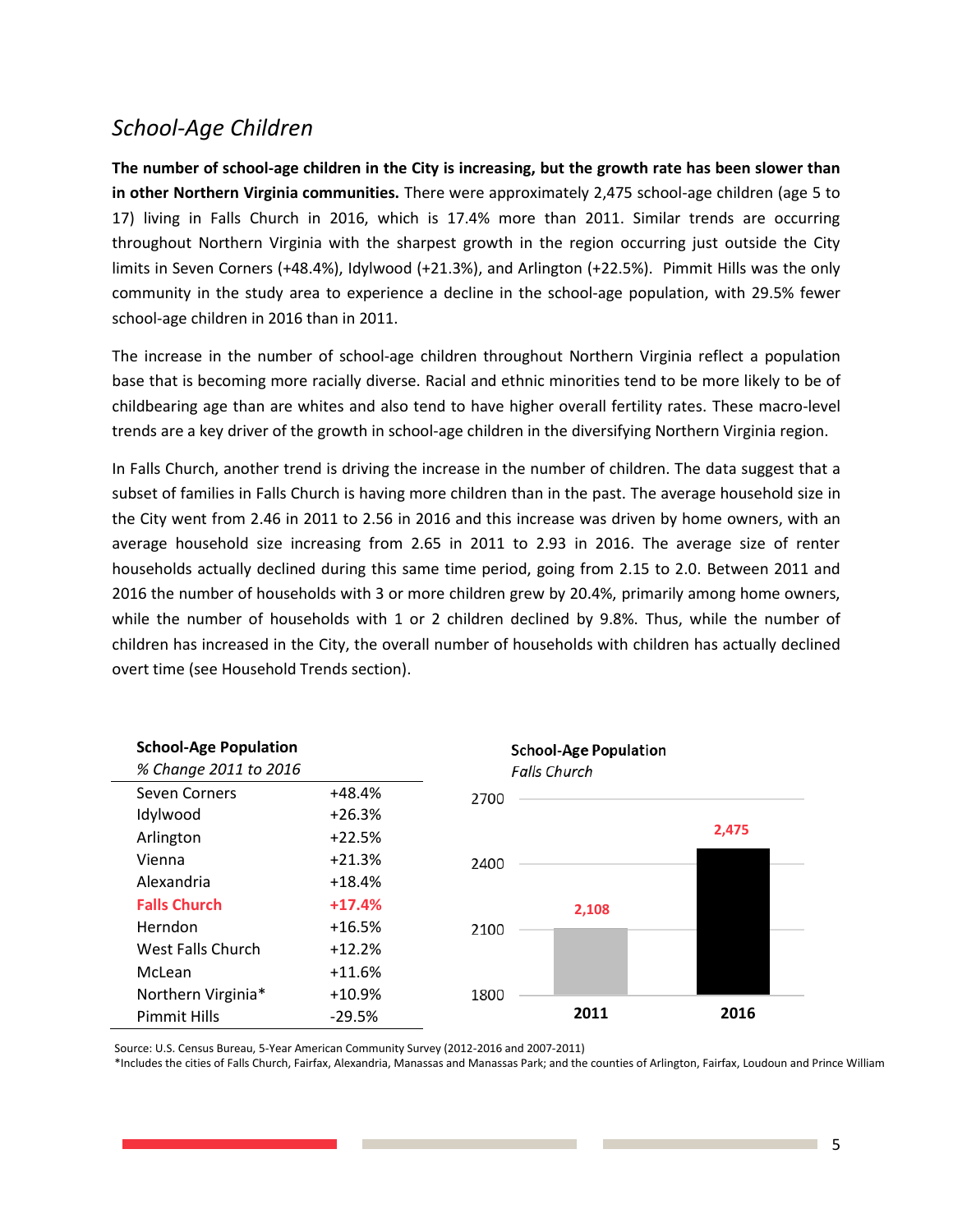## *Older Adults (55+)*

**About one out of four Falls Church residents are age 55 and older which is similar to the regional share.** As Baby Boomers age, the older adult population is forecasted to grow substantially over the coming years, both locally and nationally. In 2016, there were approximately 3,481 people age 55 or older living in Falls Church, an increase of 23.5% over 2011. Similar growth is occurring throughout the region particularly in areas immediately adjacent to Falls Church such as Idywood (+31.1%) and Seven Corners (+27.1%). The Northern Virginia region as a whole had an increase of over 91,000 residents in the 55+ age segment between 2011 and 2016. As the youngest baby boomers (born in the early 1960s) continue to age into this 55+ demographic segment, these growth trends will continue, both locally and nationally.



Source: U.S. Census Bureau, 5-Year American Community Survey (2012-2016 and 2007-2011)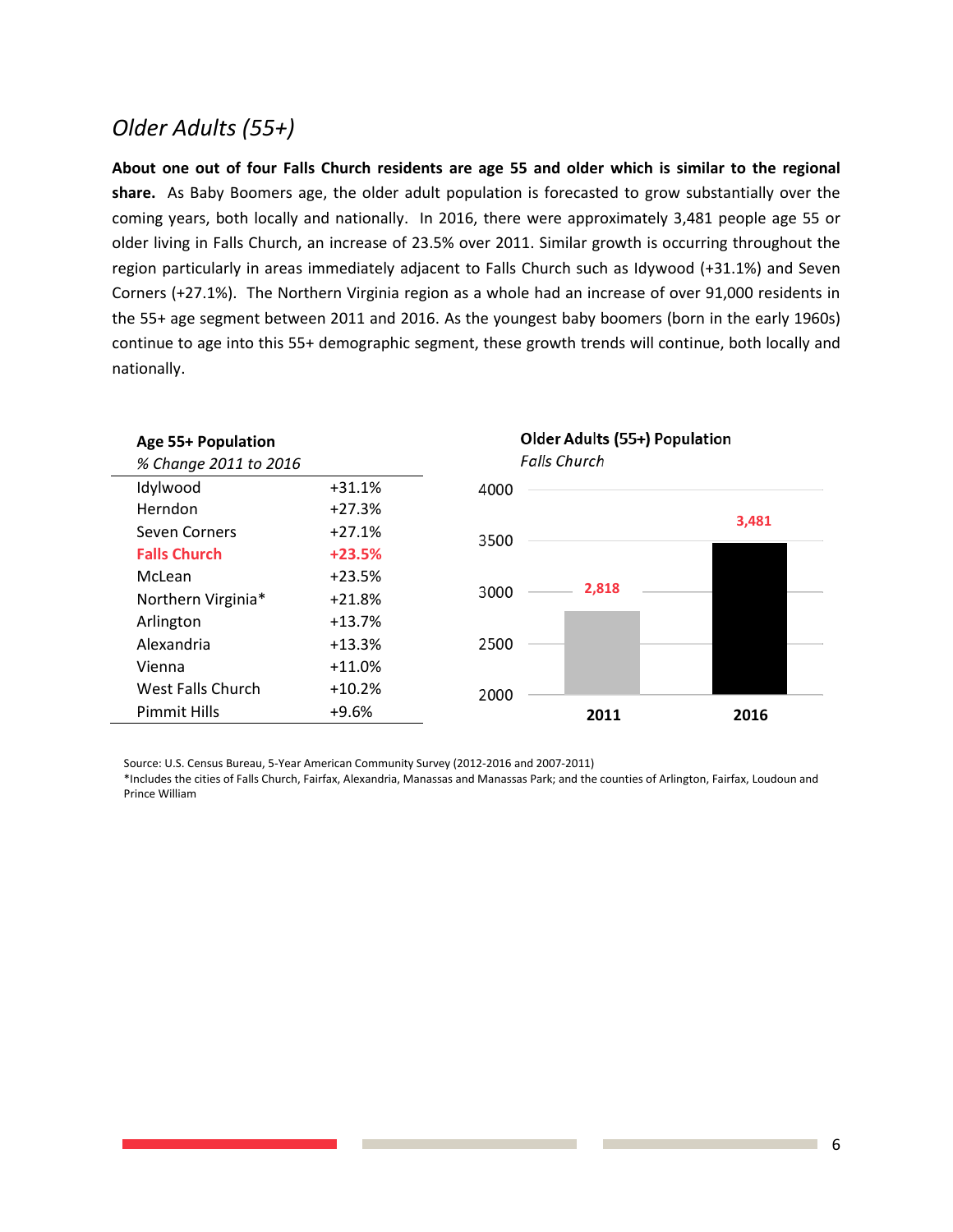### *Racial and Ethnic Diversity*

**Falls Church is one of the least racially and ethnically diverse communities in a diversifying region.**  Along with McLean, the City of Falls Church has the largest share of non-Hispanic white residents. Nearly three out of every four residents in the City are non-Hispanic white (72.1%). By contrast, communities adjacent to the City of Falls Church are some of the most racially diverse in the region. Seven Corners, for example, has essentially the same proportion of Hispanic residents (31.4%) as white non-Hispanic residents (31.3%), as well as one of the largest shares of Asian residents in the region (26.2%).

Of the residents added to the City's population over the past 5 years, 58.1% are white and 41.9% are non-white. However, in the Northern Virginia region overall, the majority of the population growth has been among the non-white population. Of the new residents in the region over the past 5 years, about 77.3% are non-white and 22.7% are white. In addition, as of 2017, more than half of the population in Northern Virginia were non-white. Similar trends are occurring nationally. For example, between 2010 and 2017, the white population in the U.S. remained virtually unchanged (increasing by just 0.3%) while the non-white population increased 14.8%.



Source: U.S. Census Bureau, 5-Year American Community Survey (2012-2016 and 2007-2011)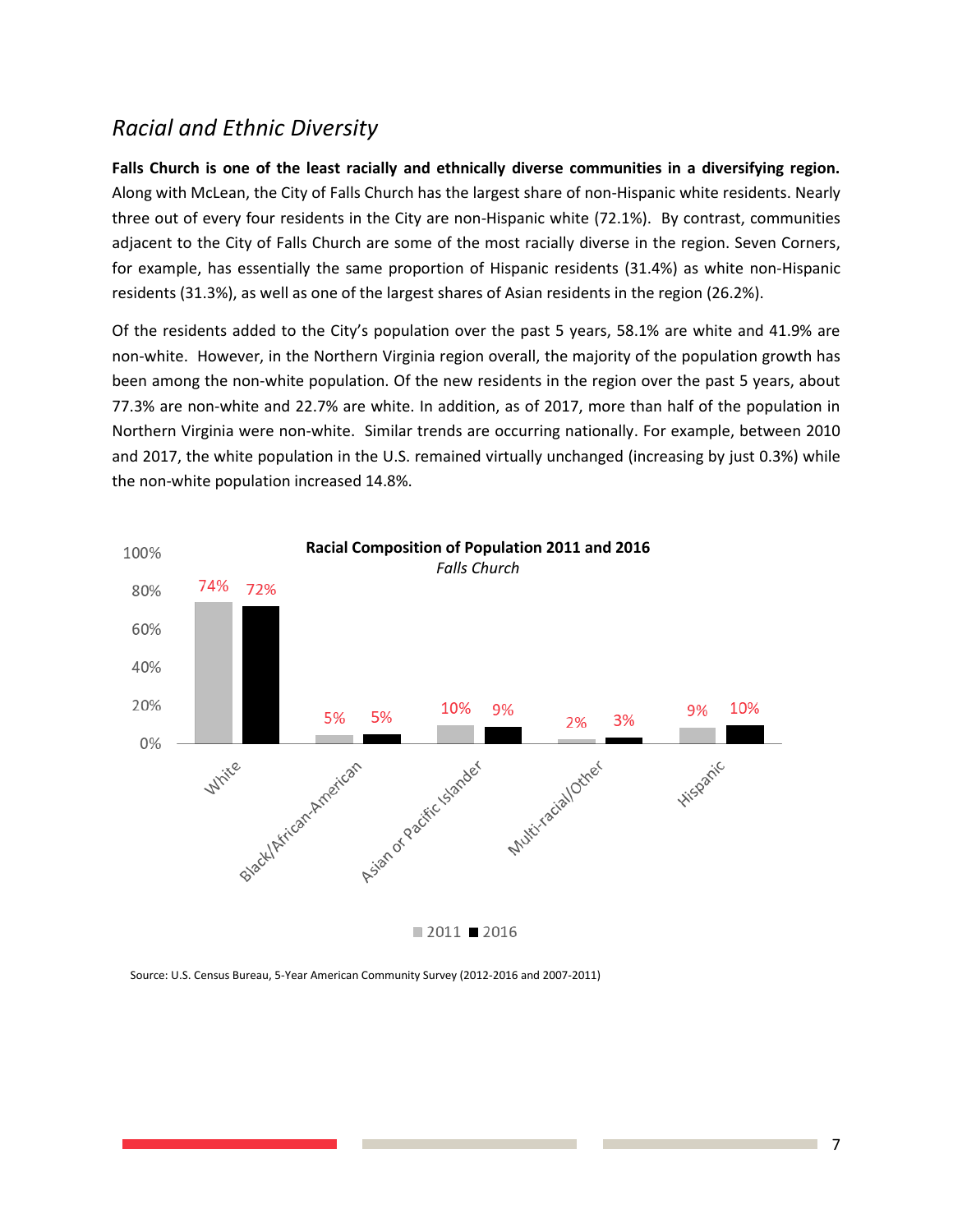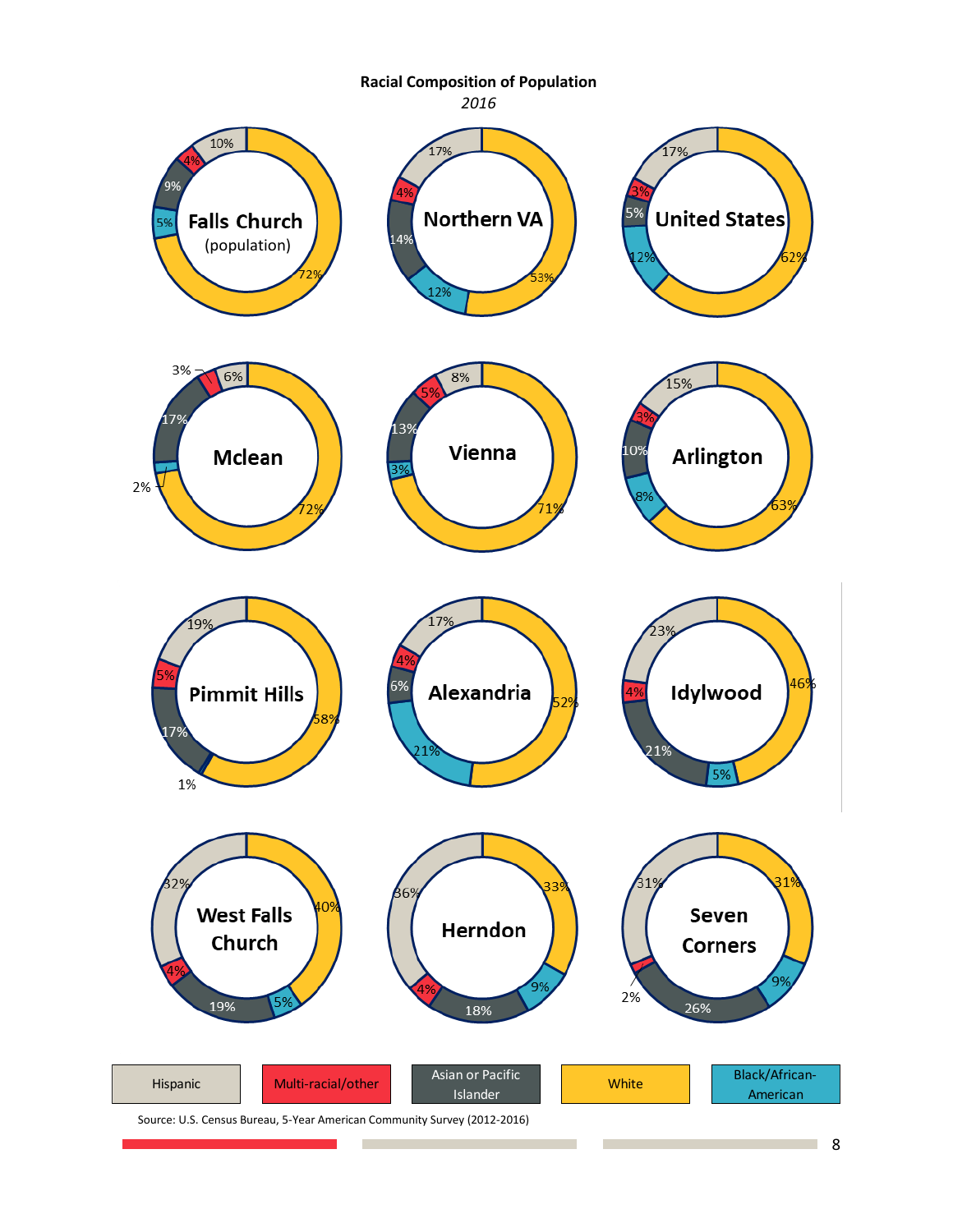# **Household Trends**



This section assesses how the household composition in the City of Falls Church has changed and evaluates the types of households that have primarily driven growth in the City in recent years. This section examines trends in households with children and households comprised by individuals living alone, as well changes in household incomes. This section concludes with a review of the mix of housing units in the City.

### *Households with Children*

**Households without children are driving household growth in the City of Falls Church.** There were 5,301 households in the City in 2016, 10.3% more than 2011. As the number of households in the City has increased, the household composition has also changed. The overall number of households with children in the City actually declined by 5.3% between 2011 and 2016, reflecting the sharpest decline in Northern Virginia. Communities directly adjacent to Falls Church, by contrast, are experiencing an increase in in the number of households with children. Seven Corners had the largest spike in the region with 45.5% more households with children than five years ago. Arlington County and the Idylwood neighborhood also had relatively steep growth in the number of households with children, rising 19.5% and 11.7% respectively.

As noted in the Population Trends section, Falls Church has seen an increase in school-age children, yet the number of households with children has declined. The data reflect a pattern of some households namely home owners—having more children. Between 2011 and 2016 in Falls Church there the was an increase in households with 3 or more children (20.4%), but a decline in households with 1 or 2 children (-9.8%).

During this same time period the City had an 18.7% increase in the number of households without children. Based on these trends, the household growth in the City of Falls Church has been driven not by households with children, but rather childless households, including couples and singles.



Source: U.S. Census Bureau, 5-Year American Community Survey (2012-2016 and 2007-2011)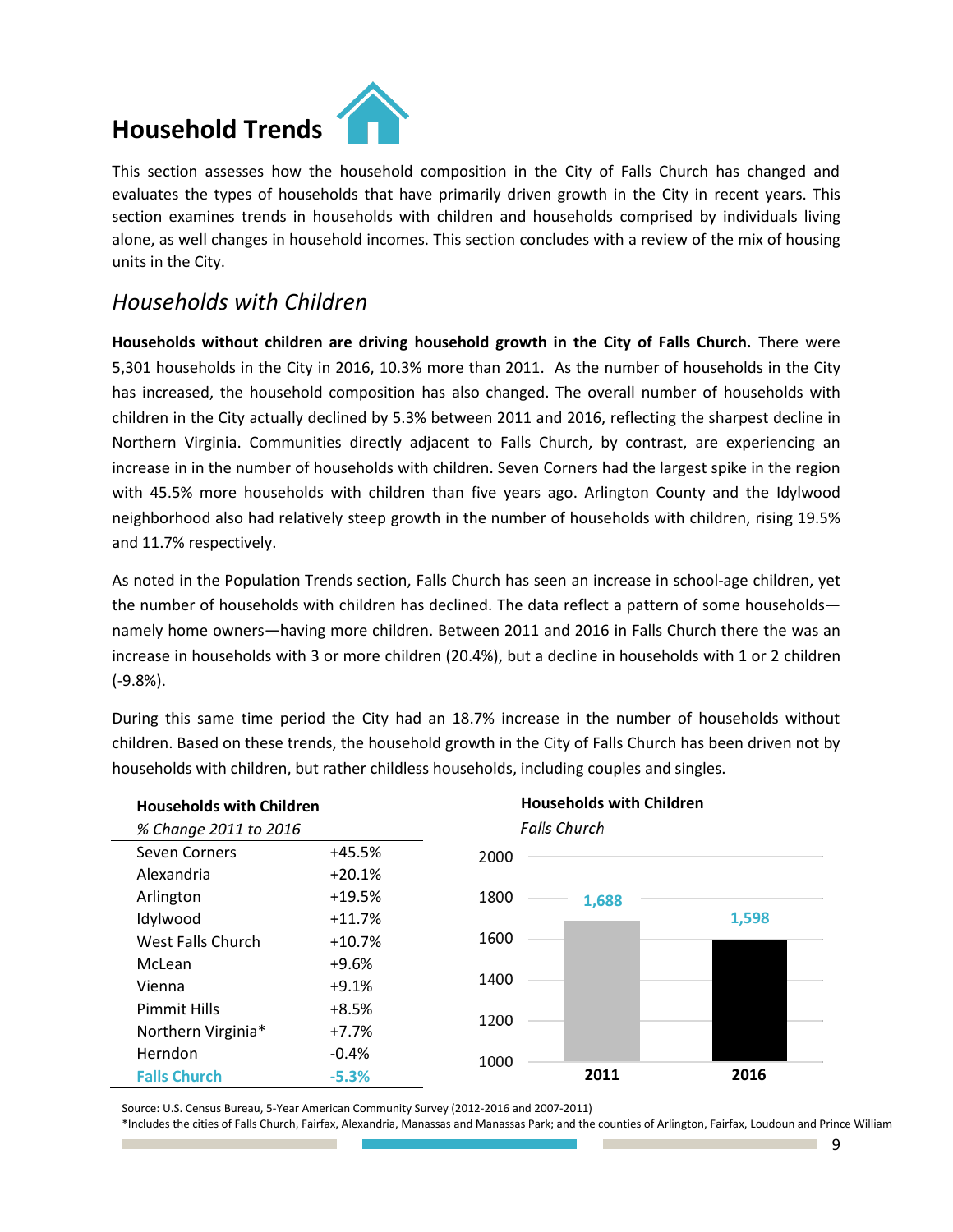### *Living Alone*

**Approximately one out of every three households in the City is someone living alone.** The number of people living along has increased significantly in Falls Church. There are 20.8% more households of people living alone than five years ago, which was the fastest increase in the region. Regionwide about one out of four households are people living alone.

Of those living alone in Falls Church, more than two-thirds are under the age of 65 (68.4%). Similar age compositions of single-person households exist in adjacent Seven Corners and West Falls Church. The growth in people living along in Falls Church reflects both a diversifying housing stock in the City, delated household formation within the millennial generation and an aging of the baby boomer population.

| <b>Households Living Alone</b> |           |      |                     | <b>Households Living Alone</b> |       |
|--------------------------------|-----------|------|---------------------|--------------------------------|-------|
| % Change 2011 to 2016          |           |      | <b>Falls Church</b> |                                |       |
| <b>Falls Church</b>            | $+20.8%$  | 2000 |                     |                                |       |
| Arlington                      | $+4.7%$   |      |                     |                                | 1,760 |
| Seven Corners                  | $+2.3%$   | 1800 |                     |                                |       |
| Northern Virginia*             | $+1.4%$   |      |                     |                                |       |
| Alexandria                     | $-2.0%$   | 1600 |                     | 1,457                          |       |
| Herndon                        | $-6.0%$   |      |                     |                                |       |
| Idylwood                       | $-12.0%$  | 1400 |                     |                                |       |
| <b>West Falls Church</b>       | $-13.7%$  |      |                     |                                |       |
| McLean                         | $-17.7\%$ | 1200 |                     |                                |       |
| Vienna                         | $-23.6%$  | 1000 |                     |                                |       |
| <b>Pimmit Hills</b>            | $-33.2%$  |      |                     | 2011                           | 2016  |
|                                |           |      |                     |                                |       |

Source: U.S. Census Bureau, 5-Year American Community Survey (2012-2016 and 2007-2011)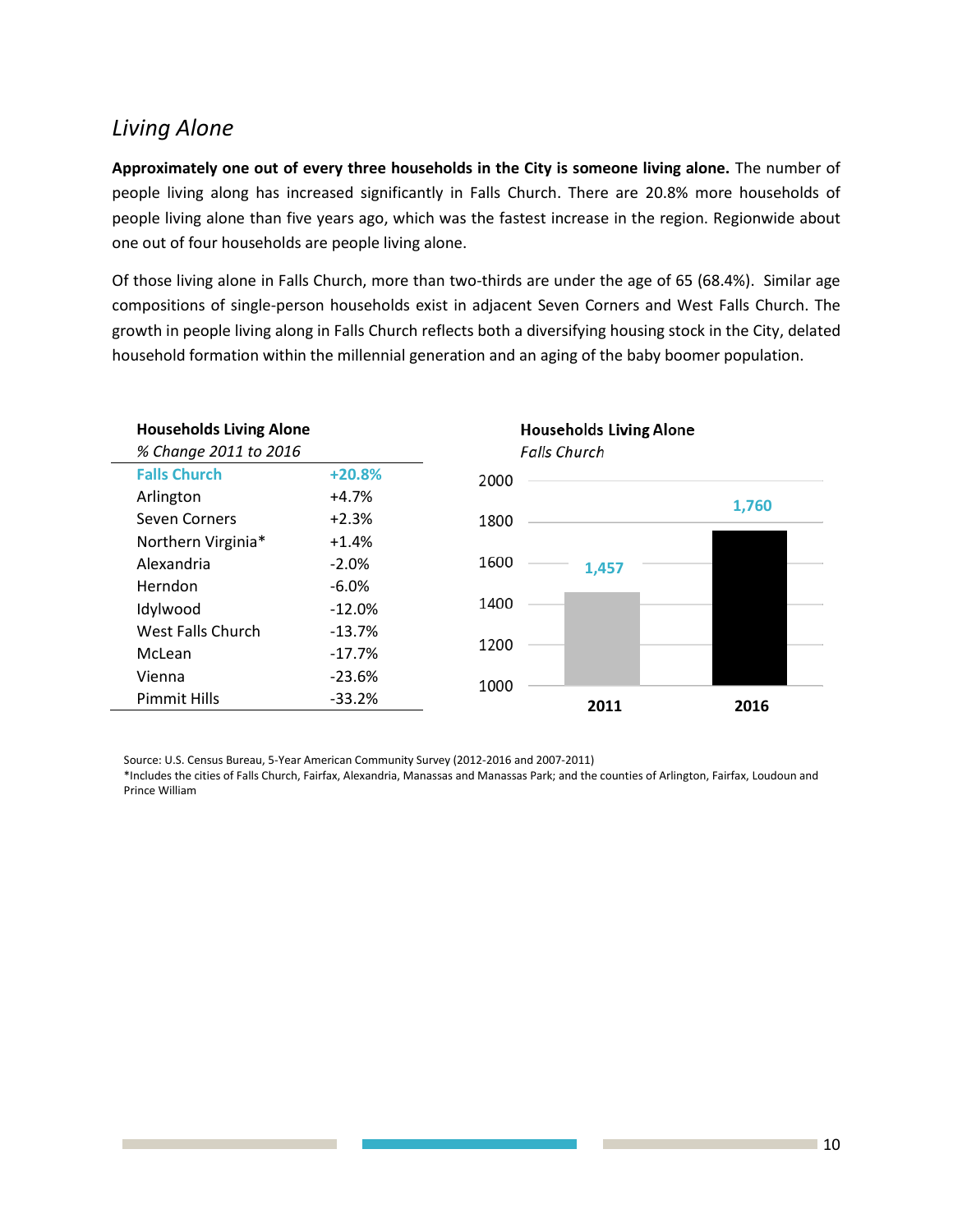#### *Income*

**Falls Church has seen a surge in households that have incomes between \$50,000 and \$100,000.**  Approximately 1 out of every 4 household in the City of Falls Church has a household income between \$50,000 and \$100,000. Of the City's 5,301 households, approximately 1,340 are in this income range, which is up from 928, reflecting a 44.4% increase over five years ago.

Falls Church is the only community in the region to have a surge in this income range, and most neighboring communities have had a decline. The increase in middle-income households is likely due to the rise in one-person households, rather than family households, as this income range is in line with a typical wage for Professional and Business Service jobs in the DC area. More than one in four Falls Church residents who work are employed in this sector.

The City of Falls Church remains one of the highest-income areas in the Northern Virginia region. Approximately four out of every 10 households in the city has an annual income of \$150,000 or more. In the Northern Virginia region, McLean has the highest proportion in this income range with six out of 10 households having incomes of \$150,000 or more annually. Seven Corners has the lowest proportion with about one out of every 10 households earning \$150,000 or more each year.

| Household Income \$150K+<br>Proportion of all households 2016 |       | Household Income \$50K-\$100K<br>% Change 2011 to 2016 |          |  |
|---------------------------------------------------------------|-------|--------------------------------------------------------|----------|--|
|                                                               |       |                                                        |          |  |
| Vienna                                                        | 47.9% | Seven Corners                                          | $+3.4%$  |  |
| <b>Falls Church</b>                                           | 39.5% | Idylwood                                               | $+0.3%$  |  |
| Arlington                                                     | 34.2% | Alexandria                                             | $-0.3%$  |  |
| <b>Pimmit Hills</b>                                           | 34.0% | Northern Virginia*                                     | $-1.7%$  |  |
| Northern Virginia*                                            | 33.2% | Arlington                                              | $-6.6%$  |  |
| Idylwood                                                      | 27.4% | Herndon                                                | $-9.4%$  |  |
| West Falls Church                                             | 27.2% | West Falls Church                                      | $-12.2%$ |  |
| <b>Herndon</b>                                                | 26.2% | <b>Pimmit Hills</b>                                    | $-14.2%$ |  |
| Alexandria                                                    | 24.9% | McLean                                                 | $-15.5%$ |  |
| <b>Seven Corners</b>                                          | 11.2% | Vienna                                                 | $-20.8%$ |  |

Source: U.S. Census Bureau, 5-Year American Community Survey (2012-2016 and 2007-2011)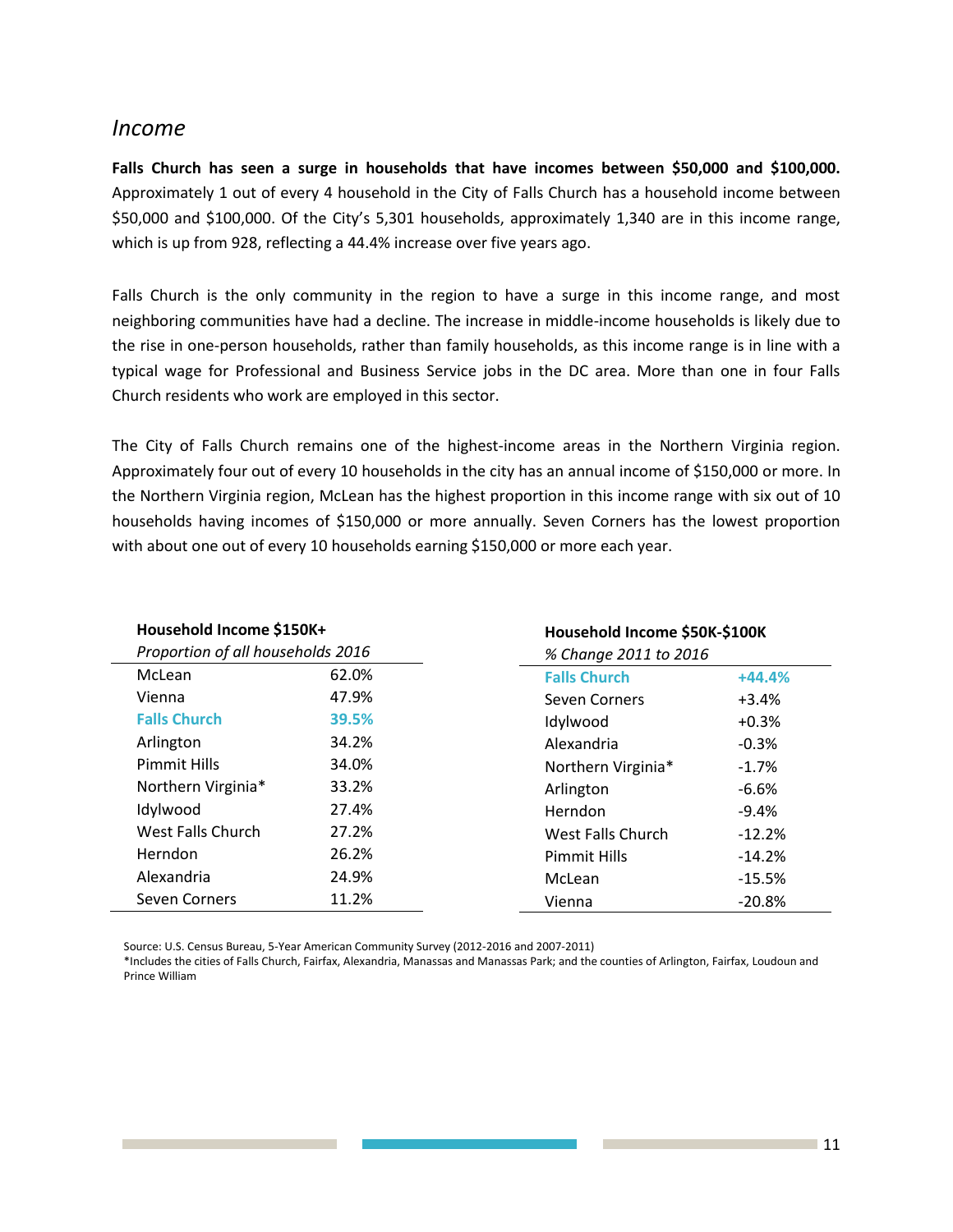### *Unit Types*

**Falls Church has seen an increase in the stock of multifamily housing, specifically studios and 1 bedroom units.** Over the past five years, Falls Church has had a 15.5% increase in multifamily housing units (defined as 3 or more units in a building), which is the fastest increase in Northern Virginia. Arlington and Alexandria, which also have a large stock of multifamily housing had increases of 8.8% and 9.0% respectively during the same time period.

Single-family detached housing remains a large segment of the City's housing stock, but as of 2016 the data suggests there are now more multi-family units than single-family detached units in the City.

New housing units in the City of Falls Church are also smaller. Nearly 1 out of every 3 housing units in the City are studios and 1-bedroom units (30.4%). Over the past five years, the stock of studios and 1 bedroom units in the City has jumped 33.1%.

| <b>Studio and 1-Bedroom Units</b> |          |  |
|-----------------------------------|----------|--|
| % Change 2011 to 2016             |          |  |
| <b>Falls Church</b>               | $+33.1%$ |  |
| McLean                            | $+27.3%$ |  |
| Arlington                         | $+10.3%$ |  |
| Northern Virginia*                | +8.4%    |  |
| West Falls Church                 | +6.9%    |  |
| Alexandria                        | +4.3%    |  |
| Idylwood                          | $+0.9%$  |  |
| <b>Seven Corners</b>              | $-3.6%$  |  |
| Vienna                            | $-3.8%$  |  |
| Herndon                           | $-23.8%$ |  |
| Pimmit Hills                      | $-28.8%$ |  |
|                                   |          |  |



Number of Housing Units by Type, 2016 **Falls Church** 

Source: U.S. Census Bureau, 5-Year American Community Survey (2012-2016 and 2007-2011)

\*Includes the cities of Falls Church, Fairfax, Alexandria, Manassas and Manassas Park; and the counties of Arlington, Fairfax, Loudoun and Prince William \*\*Includes duplexes and other (RV, mobile home, boat, etc.)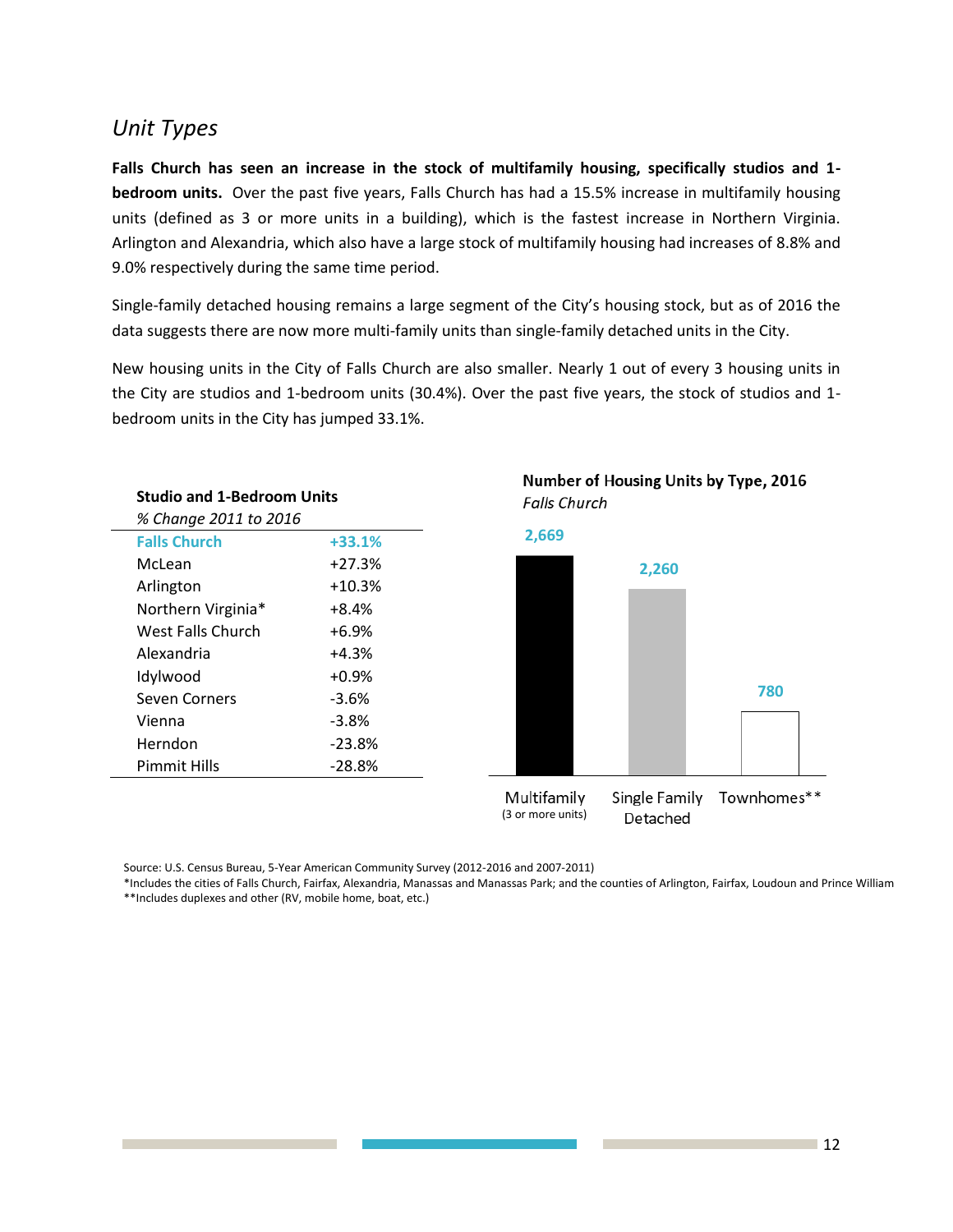# **Employment Trends**

This section describes the characteristics of resident workers (i.e. City of Falls Church residents who are employed) and at-place workers (i.e. jobs located in the City of Falls Church). In addition, this section analyzes the commuting patterns both for resident workers and at-place workers.

# *Types of Jobs*

**There are two job sectors that employ nearly half of all Falls Church employed residents.** About 50% of Falls Church resident workers are employed in either the Public Administration or Professional and Business Services Sectors. The other half work in a variety of sectors primarily Education Services, Health Care, and Information, Finance, Insurance, and Real Estate services sectors. Less than 1% of Falls Church resident workers are in the Armed Forces. The median annual wage of employed Falls Church residents is \$67,684.

**About one out of every four jobs located in Falls Church are in retail and hospitality-related sectors.** Approximately 25.7% of all jobs in Falls Church are in the Retail Trade or Arts, Entertainment, and Accommodation/Food Services sectors. Another quarter (23.2%) of jobs located in the City are Education and Health Care sector jobs. Compared to the overall Northern Virginia region, the Falls Church economy is disproportionately concentrated in Retail Trade and Education and Health Care sector jobs. Jobs in these resident-serving sectors tend to have lower wages than jobs in the Professional and Business services and in most other sectors. The median annual wage of Falls Church jobs is \$38,412, notably lower than the wages of employed residents.

Since 2010, the City of Falls Church has added significant numbers of jobs in the Education, Health Care and Arts, Entertainment and Recreation sectors. Despite the growth in these sectors, the total number of jobs in the City has remained relatively flat, declining 0.4% or 306 jobs since 2010.

#### **Top 5 Job Sectors of Falls Church Residents**

| Proportion of workers 2016                  |       |
|---------------------------------------------|-------|
| <b>Professional and Business Services</b>   | 26.9% |
| <b>Public Administration</b>                | 22.2% |
| <b>Educational Services and Health Care</b> | 14.5% |
| Information Finance and Real Estate         | 9.9%  |
| Other Services**                            | 7 6%  |

#### **Top 5 Job Sectors Located in Falls Church**

| Proportion of workers 2016                  |       |
|---------------------------------------------|-------|
| <b>Educational Services and Health Care</b> | 23.2% |
| <b>Professional and Business Services</b>   | 17.1% |
| Retail Trade                                | 15.3% |
| Arts/Entertainment/Hospitality              | 9.9%  |
| Other Services**                            | 7 6%  |



**Median Earnings, 2016** 

Source: U.S. Census Bureau, 5-Year American Community Survey, Tables S0802, S0804. Notes will differ from VEC data. \*Resident employment refers to the industries of working City of Falls Church residents. At-place employment refers to jobs located within Falls Church. \*\*The Other Services sector includes jobs such as (but not limited to) dry cleaning/laundry, personal care, death care, pet care, parking, machinery repair

13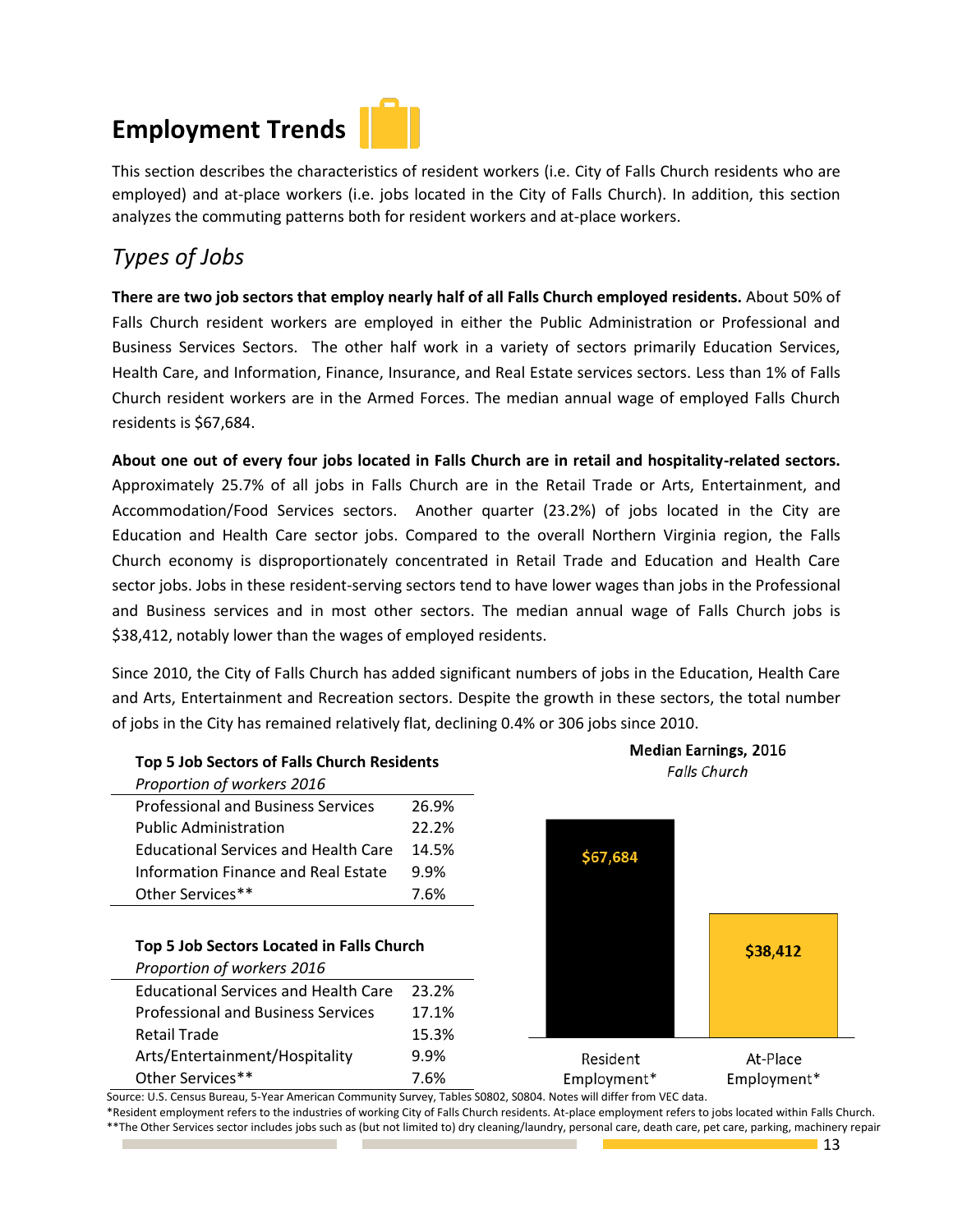## *Commuting*

**About three out of every 10 Falls Church residents who work have jobs in Fairfax County.** As of 2014, there were approximately 6,072 resident workers in Falls Church. Of those workers, 1,807 (29.8%) had jobs located in Fairfax County. The next largest share (26.6%) have jobs in DC. Only 8.4% of resident workers both live and work in the City of Falls Church.

Most of the City's resident workers commute by car alone (59.6%), though about one out of four take public transit, walk, or bike (24.8%), which is the one of the highest proportions in the region behind Arlington (32.7%) and Alexandria (26.9%). Another 7.4% of resident workers carpool and 7.1% work from home.

**The largest share of jobs in the City of Falls Church are held by Fairfax County residents.** While a plurality of Falls Church jobs are held by workers who commute into the City from neighboring Fairfax County (41.4%) it is notable that nearly a tenth (9.7%) of the City's jobs are held by commuters from Maryland. Nearly three out of every four workers employed in Falls Church drive to work alone in a car (72.8%). This is a lower share than Vienna (79.6) and McLean (77.3%), but higher than neighboring Seven Corners (65.2%), Idylwood (64.3%) and Arlington (56.4%).

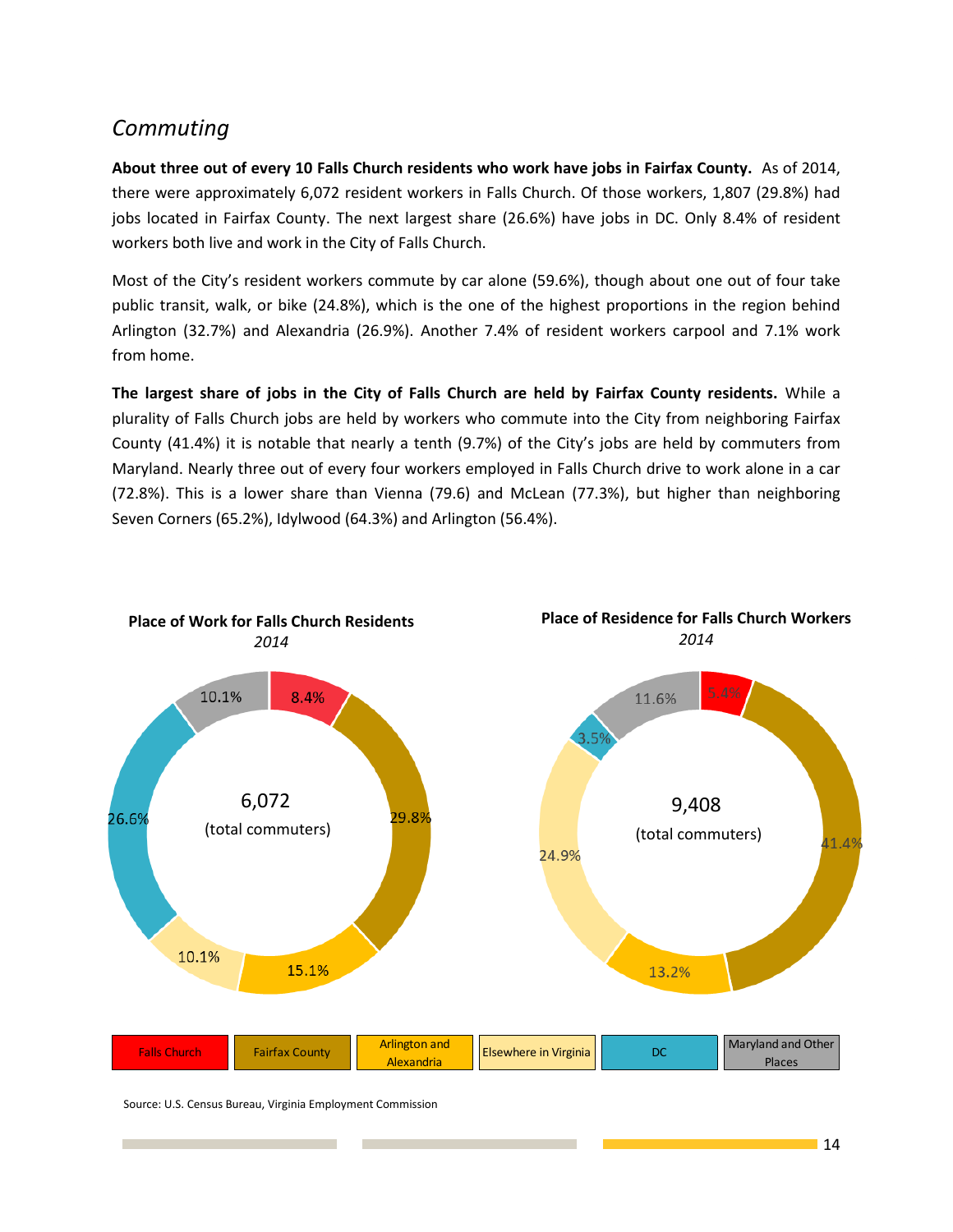#### **Conclusion**

The City of Falls Church is a great place to live. In recent years, the has been experiencing significant changes to its population demographics and housing stock. According to the U.S. Census Bureau's latest population estimates, the City's population increased by 18.3 percent between 2010 and 2017, or about 2.6 percent annually. While the overall number of jobs in the City has remained relatively unchanged, Falls Church has experienced important growth in the Education and Health Care sectors.

Key takeaways from this analysis of demographic trends in the City of Falls Church include the following:

**Childless Households.** Families have long been attracted to the City because of its high-quality schools and welcoming neighborhoods. The City of Falls Church continues to be attractive to families, but the number of households with children in the City has actually been on the decline. The City's growth in recent years has been primarily driven by people living alone and renters without children.

**Multifamily and Rental Housing.** The City's changing housing stock is reflected in the change in the household composition. Growth in the number of multifamily units, and specifically the number of studio and one-bedroom units, is the reason for that childless households have been a key driver of growth in the City.

**Racial and Ethnic Minorities.** The City's population is becoming more racially and ethnically diverse; however, the white population comprises a larger share of the City's population than it does in other Northern Virginia communities.

**Jobs and Workforce.** The City has a disproportionately higher share of jobs in resident-serving industries including Retail Trade and Education and Health Services. City residents, however, are much more likely to be employed in Public Administration or Professional/Technical Services jobs.

#### **Looking Ahead**

As the population has grown and the economy has evolved, the demographic composition of the City's residents and characteristics of the housing stock are also changing. The City's growth and change is happening in the context of broader economic and demographic change in Northern Virginia and the Washington DC region. As a relatively small community in a large regional economy and housing market, the City will be impacted by changes in job growth, transportation investments and housing demand which are outside of local control.

These macro trends, along with the factors unique to the City, will be key drivers of future population, household and job growth. Next steps in assessing demographics in the City of Falls Church will include a range of city-level population, household, housing unit and employment projections through 2040 in 5 year increments. These forecasts will include projections using a housing-based model (i.e. the same approach currently being used) with updated assumptions about housing turnover, housing occupancy and household composition by housing type. In addition, alternative demographic projections will be prepared that will provide a range of potential forecasts.

The demographic data compiled in this report and produced as part of the forecasting process should be used to guide planning and policy decisions in the City. In particular, the analysis of current trends and